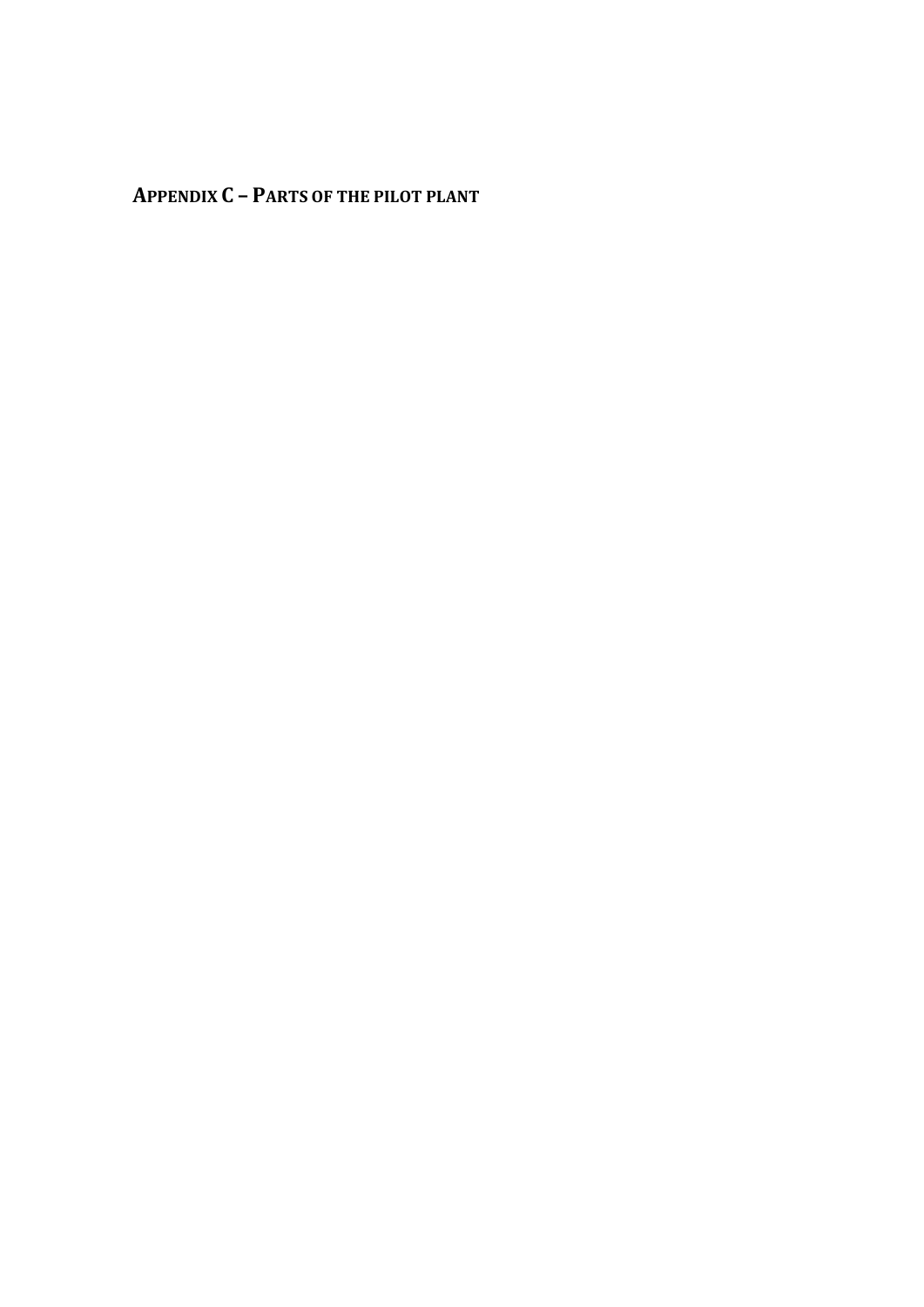| Part name    | <b>Picture</b>                                                                     | <b>Description</b>                                                                                                                                                                                            |
|--------------|------------------------------------------------------------------------------------|---------------------------------------------------------------------------------------------------------------------------------------------------------------------------------------------------------------|
| Pallet tanks |                                                                                    | Standard IBC 1000 L Mixtank fra<br>Dansk Emballage<br>www.palletanke.dk                                                                                                                                       |
| Membrane     |                                                                                    |                                                                                                                                                                                                               |
| unit         | nccooon<br>00000000<br>w.<br><b>STATE</b><br>$\mathbf{W}$<br>-<br><b>ANTIQUERS</b> | Small membrane unit holder<br>with 1.1 m metal hanger.<br>The metal hangers were covered<br>in plastic to prevent corrosion.<br>Membrane unit was made to<br>order by in 30mm grå PVC by<br>Rias. www.rias.dk |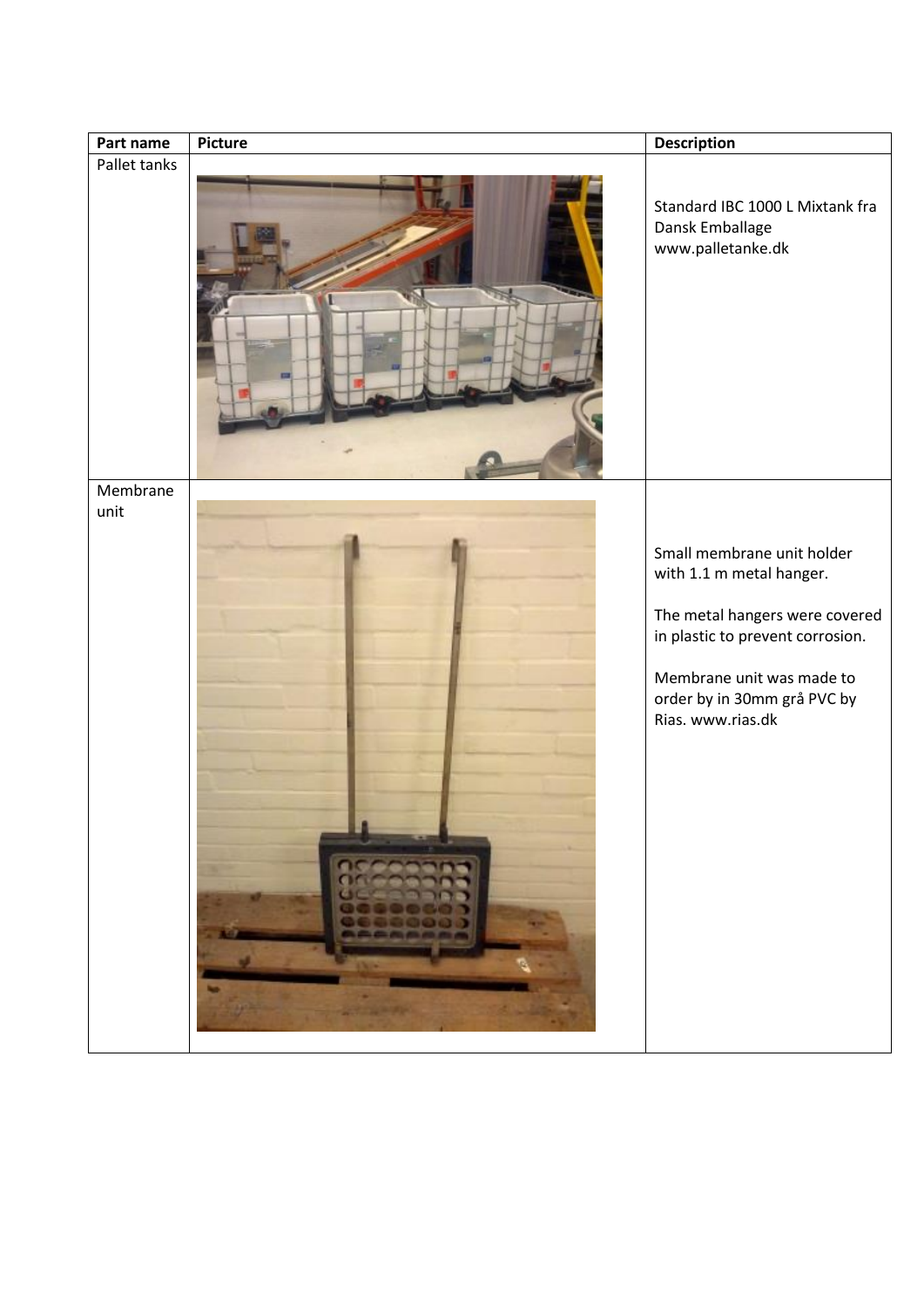| Electrolyte                                                      |                                                                                                                                                                                                        |
|------------------------------------------------------------------|--------------------------------------------------------------------------------------------------------------------------------------------------------------------------------------------------------|
| pumps                                                            | Plastomec P pumper model P05<br>PP 230VAC 50Hz                                                                                                                                                         |
|                                                                  |                                                                                                                                                                                                        |
| Electrolyte<br>can                                               | Volume - 25 liters                                                                                                                                                                                     |
| <b>EDI</b><br>equipment:<br>Power<br>source<br>Electrodes<br>etc | 1 pcs Powersupply 2 x 0-30VDC<br>3A+5V 3A Output spænding: 2 x<br>30V eller 60V DC; Output<br>strømstyrke: 2 x 3A eller 6A<br>1 pcs Powersupply 0-65VDC 0-<br>3A with DC output : 0-65 V and<br>$0-3A$ |
|                                                                  | 2 pcs Powersupply 0-30VDC 0-<br>3A with DC output : 0-30 V and<br>$0-3A$                                                                                                                               |